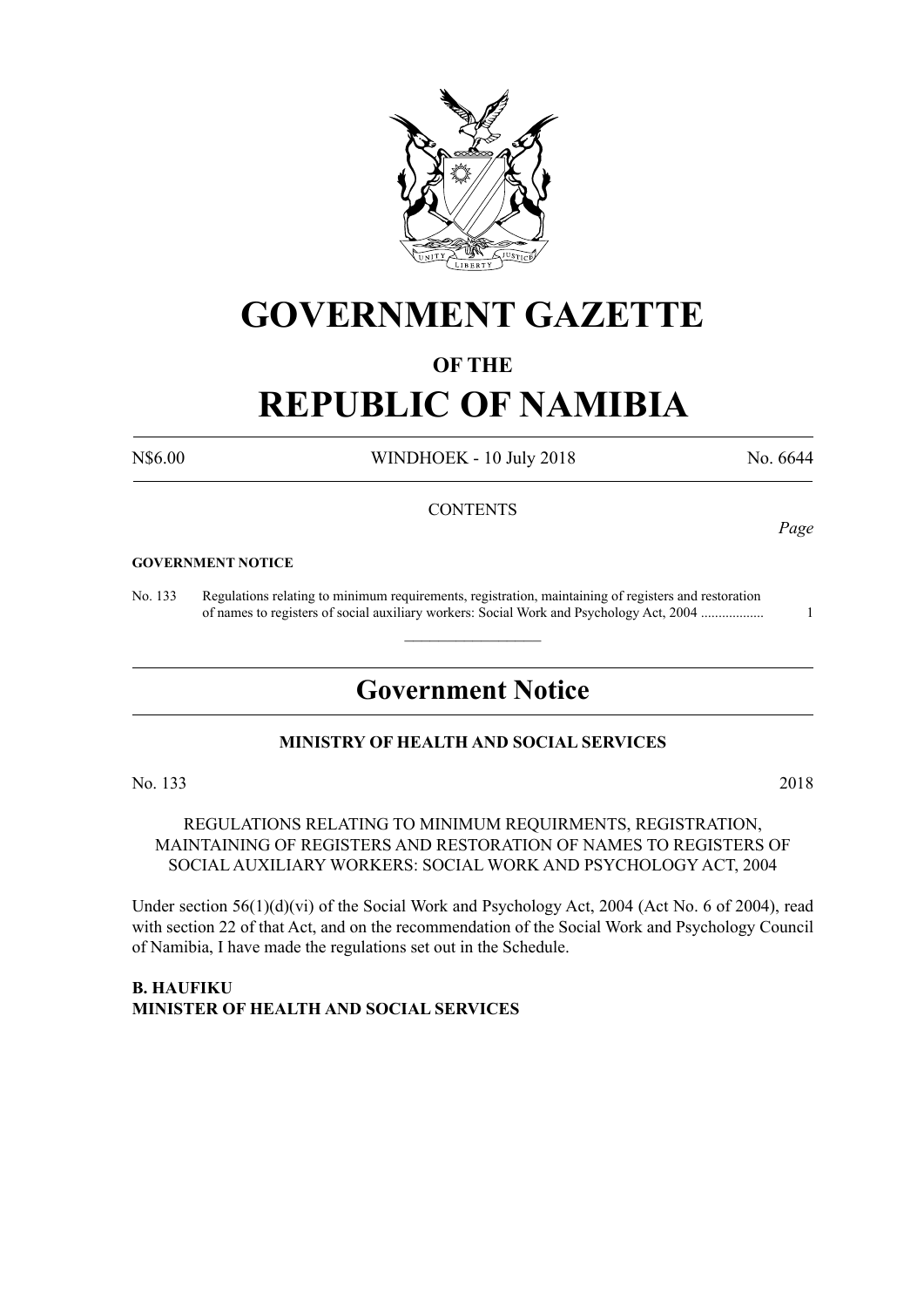#### **SCHEDULE**

#### ARRANGEMENT OF REGULATIONS

#### PART 1 PRELIMINARY PROVISIONS

#### 1. Definitions

#### PART 2

#### REGISTRATION OF SOCIAL AUXILIARY WORKER

- 2. Minimum requirements of study for registration of social auxiliary worker
- 3. Application for registration of social auxiliary worker

#### PART 3

### REGISTER AND RESTORATION OF NAME TO REGISTER

- 4. Register of social auxiliary worker
- 5. Restoration of name to register

# PART 4

### GENERAL

6. Language of forms and documents

#### PART 1 PRELIMINARY PROVISIONS

#### **Definitions**

**1.** In these regulations a word or expression to which a meaning has been assigned in the Act has that meaning, and unless the context otherwise indicates -

"certified" means certified as a true copy of the original by a commissioner of oaths appointed under section 5 or designated under section 6 of the Justices of the Peace and Commissioners of Oaths Act, 1963 (Act No. 16 of 1963);

"social auxiliary worker" means a person registered in terms of section 22 of the Act as a social auxiliary worker; and

"the Act" means the Social Work and Psychology Act, 2004 (Act No. 6 of 2004).

### PART 2 REGISTRATION OF SOCIAL AUXILIARY WORKERS

#### **Minimum requirements of study for registration as social auxiliary worker**

**2.** (1) A person may be registered as a social auxiliary worker if the person is a holder of a certificate in social auxiliary work and has -

- (a) received full time education, tuition and training in social auxiliary work for a period of at least 18 months at a recognised education institution; and
- (b) practical training of at least six months under supervised practice of a registered social worker.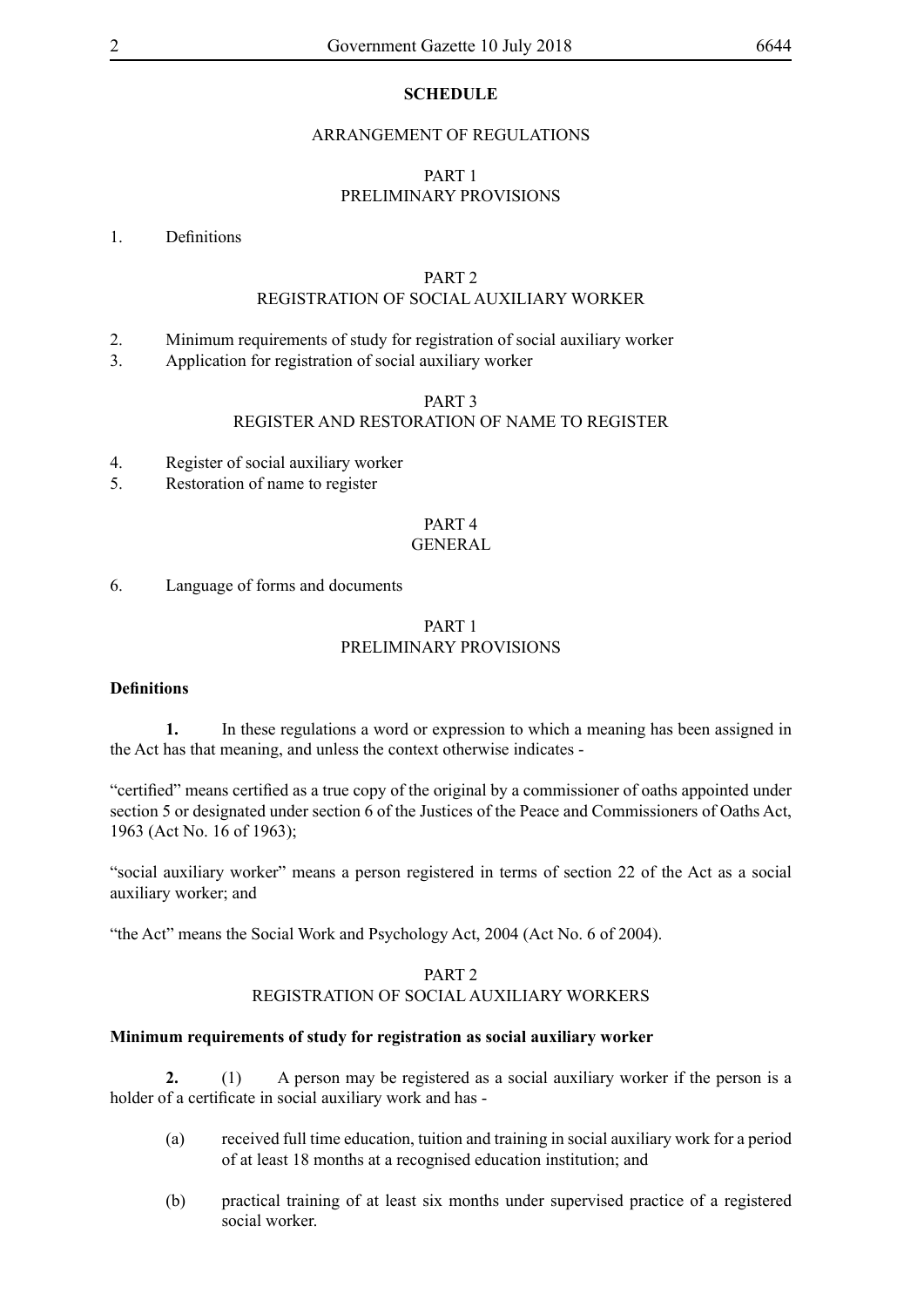(2) The certificate referred in subregulation (1) must include education, tuition and training in the following subjects -

- (a) social welfare context;
- (b) human behaviour and social problems;
- (c) legislation and judicial system;
- (d) communication;
- (e) research;
- (f) problem solving and intervention strategies;
- (g) project management; and
- (h) community development.

#### **Application for registration of social auxiliary workers and submission of particulars**

**3.** (1) An application for registration as a social auxiliary worker under section 22 of the Act must be accompanied, in addition to the documents specified by subsection (3) of that section, by a certified copy of the identity document or passport of the applicant.

(2) The Council may require the applicant to furnish proof of proficiency in the English language in a manner determined by the Council.

(3) A person currently registered under the Act as a social auxiliary worker at the commencement of these regulations is deemed to be registered under these regulations.

#### PART 3 REGISTER AND RESTORATION OF NAME TO REGISTER

#### **Register of social auxiliary worker**

**4.** The register of social auxiliary workers established and kept in accordance with section 25(2) of the Act, must contain, in addition to the particulars specified by subsection (3) of that section, particulars of -

- (a) the additional qualifications registered in the name of the social auxiliary worker; and
- (b) any change in any of the particulars recorded in the register.

### **Restoration of name to register**

**5.** (1) An applicant may bring an application in terms of section 27(1) of the Act for the restoration of the name of the applicant to register.

- (2) The application referred to in subregulation (1) must be accompanied by -
- (a) a certified copy of the identity document or passport of the applicant; and
- (b) the original certificate issued under section  $22(4)(b)$  of the Act or a certified copy of the certificate.